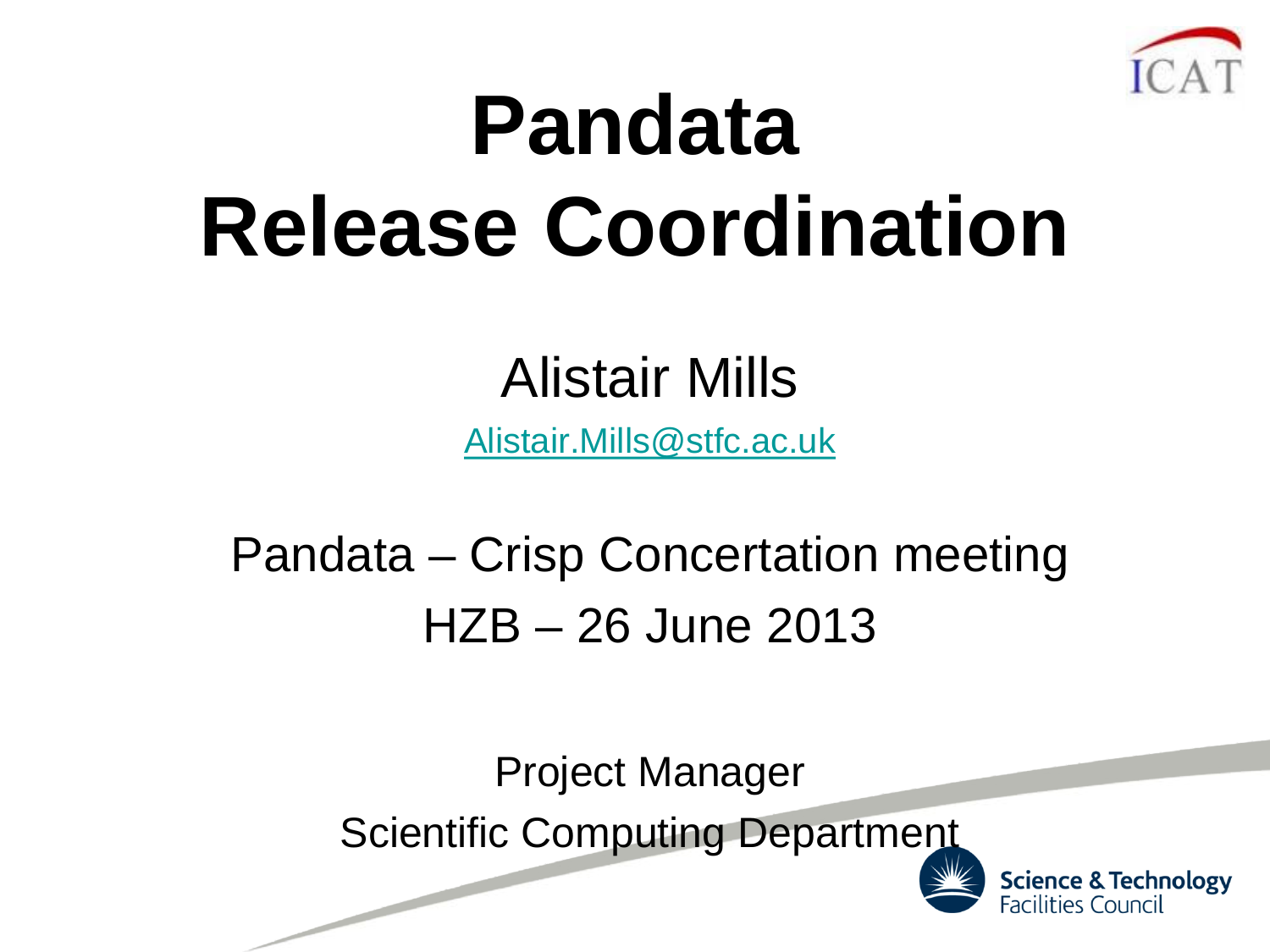### Release Manager for Pandata



*"During 2013, the work packages of Pandata are going to create a set of software and service deliverables. It is the task of WP1 to coordinate this work to ensure that the parts from the work packages can be integrated into coherent software and service releases. In particular, the JRAs are due to provide software to support provenance, preservation and scalability. The SAs are due to provide an Authentication Service, a Virtual Laboratory service and a meta-data catalogue service.* "

The principal roles of the Release Manager include:

- being the main contact between the work packages and the test and the meta-data service work package;
- defining and delivering a schedule of test events involving most of the partners of Pandata;
- coordinating the test events;
- ensuring that the materials provided for test are in a testable state;
- providing feedback to the work packages on their materials;

- defining the contents of a release;
- ensuring that software releases are coherent and appear in a timely and reasonable form.

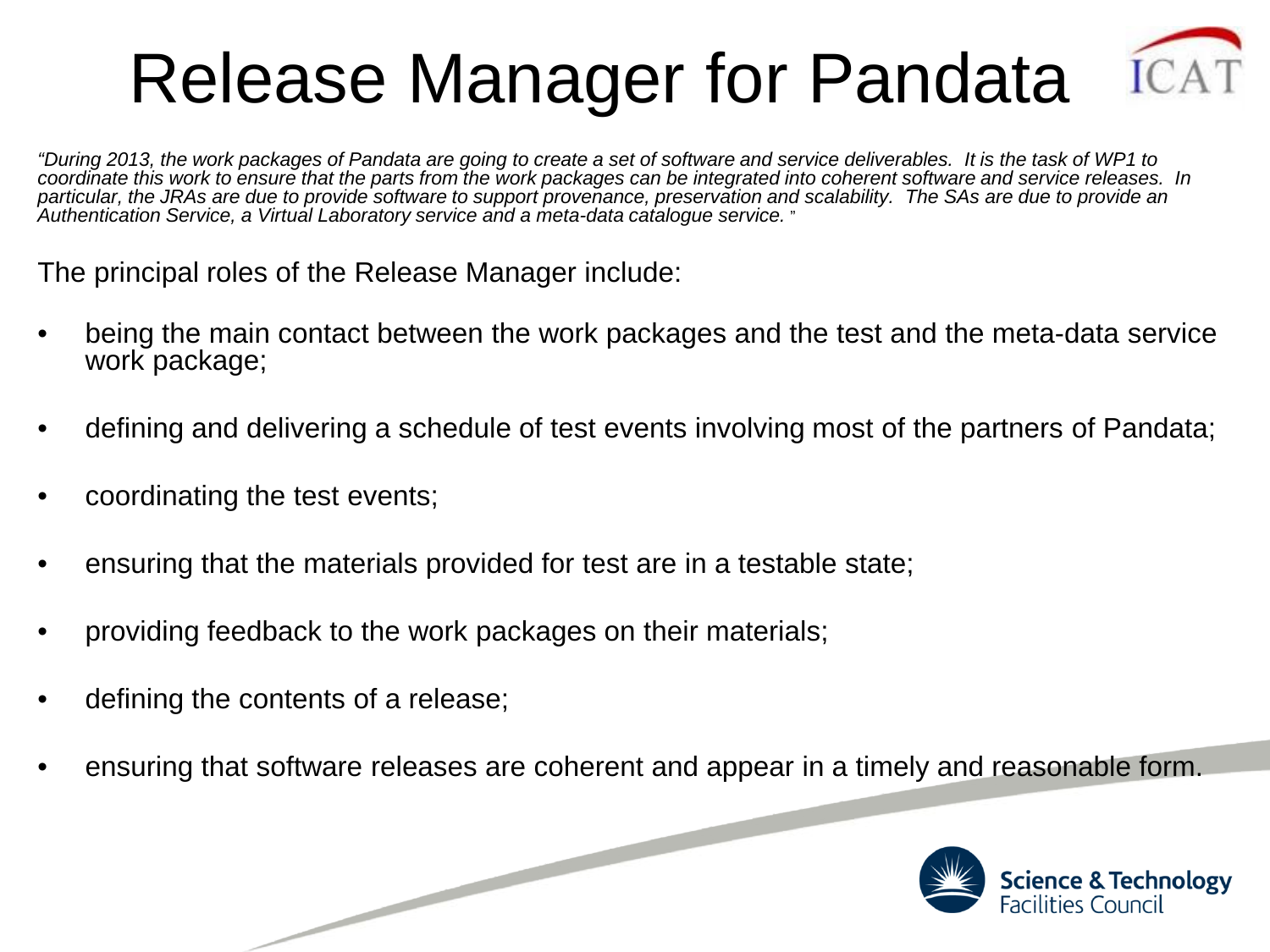

### pandatawp4.wordpress.com

| Alatan Mits C Ratheford Appleto 2 Scott - Tox C La Gumputte C SCATPmiert E Google E Alatan's dashboard C Imported From E (1) Add New Page / Pan. 2 Supported Stee: 53 Web Sice Gallery                                                                                                                                                                                                     |                                         |                      |
|--------------------------------------------------------------------------------------------------------------------------------------------------------------------------------------------------------------------------------------------------------------------------------------------------------------------------------------------------------------------------------------------|-----------------------------------------|----------------------|
| <b>NOCES COMPANY</b><br><b>D</b> arijdata                                                                                                                                                                                                                                                                                                                                                  | Log in                                  |                      |
| <b>Service verifications</b><br><b>Deliverables</b><br>Meetings About<br><b>Services</b>                                                                                                                                                                                                                                                                                                   | $\alpha$<br><b>Search</b>               |                      |
| <b>Roadmap</b>                                                                                                                                                                                                                                                                                                                                                                             | Search                                  |                      |
| Roadmap for the service verifications                                                                                                                                                                                                                                                                                                                                                      |                                         |                      |
| v 0.7 - 30 May 2013 - Alistair Mills                                                                                                                                                                                                                                                                                                                                                       |                                         |                      |
|                                                                                                                                                                                                                                                                                                                                                                                            | <b>Top Four Pages</b>                   |                      |
| Summary                                                                                                                                                                                                                                                                                                                                                                                    | · Roadmap                               |                      |
| This is a draft of a plan I was asked to write at the Pandata meeting in Lund.                                                                                                                                                                                                                                                                                                             | $\blacktriangleright$ Report[4]         |                      |
| The plan is a roadmap for the integration of work from Pandata to form a federated meta-data<br>catalogue service. There will be a series of another eight service verifications which will build<br>on the four service verifications already held. These events will take place at monthly intervals<br>and produce a production catalog service during the life of the Pandata project. | Pages                                   |                      |
|                                                                                                                                                                                                                                                                                                                                                                                            | · About                                 |                      |
| Introduction                                                                                                                                                                                                                                                                                                                                                                               | · Deliverables                          |                      |
| The program of service verification started in November 2012 and was intended to last about                                                                                                                                                                                                                                                                                                | n Deliverable - 3                       |                      |
| six months. It has been successful. All partners have contributed to the work and the four<br>service verifications are documented. [R1, R2, R3, R4, R5].                                                                                                                                                                                                                                  | » :Deliverable - 2<br>e Deliverable - 1 |                      |
| At the Pandata meeting in Lund, it was agreed to extend the service verification work to include                                                                                                                                                                                                                                                                                           | + Meetings                              |                      |
| the integration of the products and services. The following is taken from the original Pandata                                                                                                                                                                                                                                                                                             | - Senice verifications                  |                      |
| definition document.                                                                                                                                                                                                                                                                                                                                                                       | - Roadmap                               |                      |
| 'During 2013, the work packages of Pandata are going to create a set of software and service                                                                                                                                                                                                                                                                                               | + Verification [5]                      |                      |
| deliverables. It is the task of WP1 to coordinate this work to ensure that the parts from the work                                                                                                                                                                                                                                                                                         | $\in$ Report[4]                         |                      |
| packages can be integrated into coherent software and service releases. In particular, the<br>WPs 6. 7 and 8 are due to provide software to support provenance, preservation and                                                                                                                                                                                                           | + Verification[4]                       |                      |
| scalability. The WPs 3, 4, and 5 are due to provide an Authentication Service, a Virtual                                                                                                                                                                                                                                                                                                   | - Report[3]<br>- Verification[3]        |                      |
| Laboratory service and a meta-data catalogue service."                                                                                                                                                                                                                                                                                                                                     | e Verification[2]                       |                      |
| I have been appointed as the Release Manager with the following instructions.                                                                                                                                                                                                                                                                                                              | · Verification[1]                       |                      |
| <b>COBABBDE</b>                                                                                                                                                                                                                                                                                                                                                                            | Varific at ion(0)                       | <b>O</b> Follow      |
|                                                                                                                                                                                                                                                                                                                                                                                            |                                         | 17:10<br>□ 7 - 8 0 6 |

 $\overline{\phantom{0}}$ 

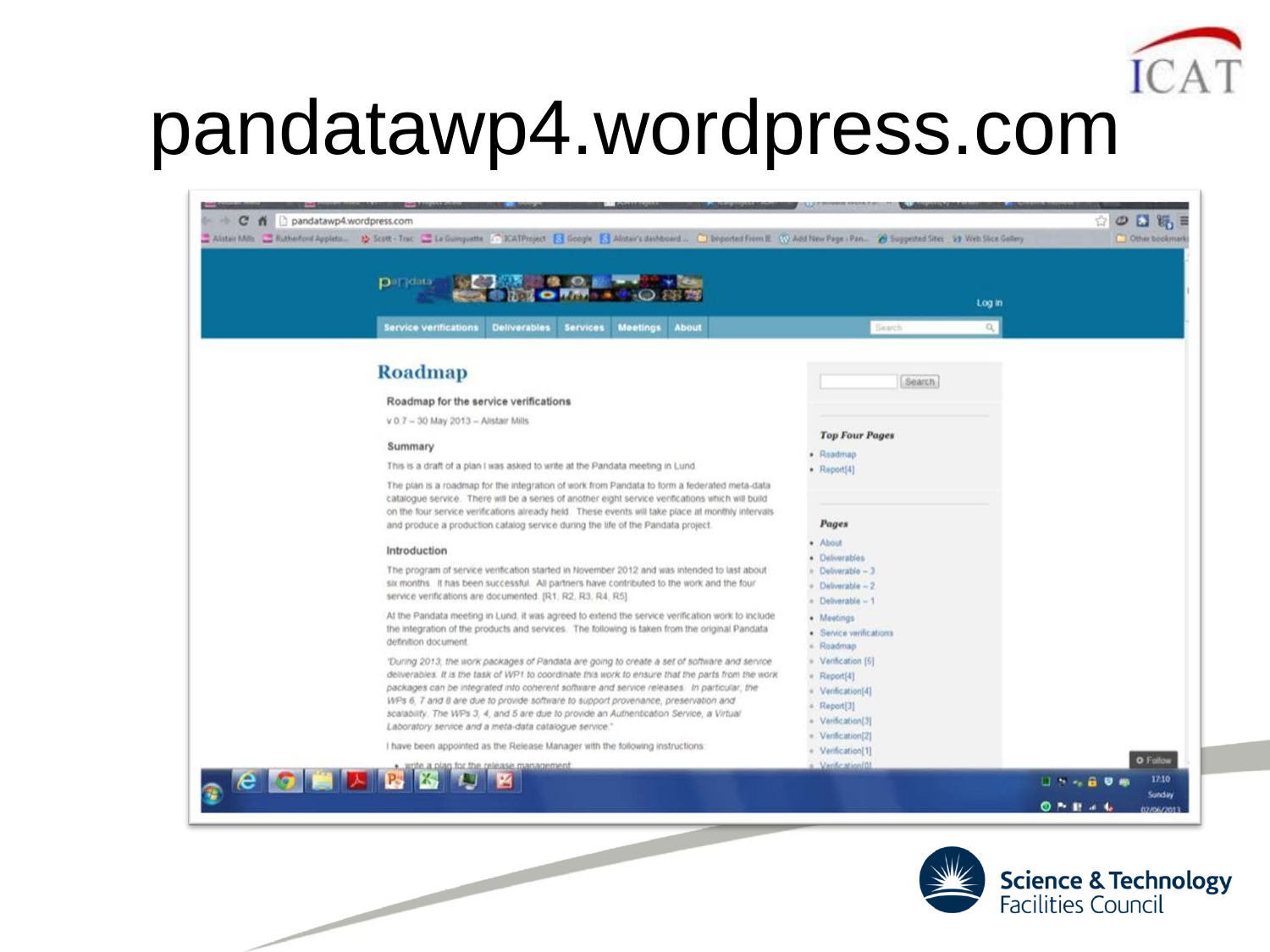

### Software Releases

| <b>Release Date</b> | Contents – note that this is indicative                                                     | Verification                                                                                                          |
|---------------------|---------------------------------------------------------------------------------------------|-----------------------------------------------------------------------------------------------------------------------|
| May                 | ICAT, authn_db, authn_Idap, DM, Topcat.<br>Low grade authentication service using Facebook. | SV[4]                                                                                                                 |
| June                | As 0.0, plus development federation                                                         | SV[5]                                                                                                                 |
| October             | As 0.1, plus materials from WP 5, 7 and 8                                                   | <b>SV[6]</b>                                                                                                          |
|                     |                                                                                             | <b>SV[7]</b>                                                                                                          |
|                     |                                                                                             | SV[8]                                                                                                                 |
| February            |                                                                                             | <b>SV[9]</b>                                                                                                          |
| <b>March</b>        | <b>Production release</b><br>Facilities Council                                             | SV[10]<br><b>Science &amp; Technology</b>                                                                             |
|                     |                                                                                             | November As 0.2, plus integration with Umbrella<br>December As 0.3; A technology preview release<br>Release candidate |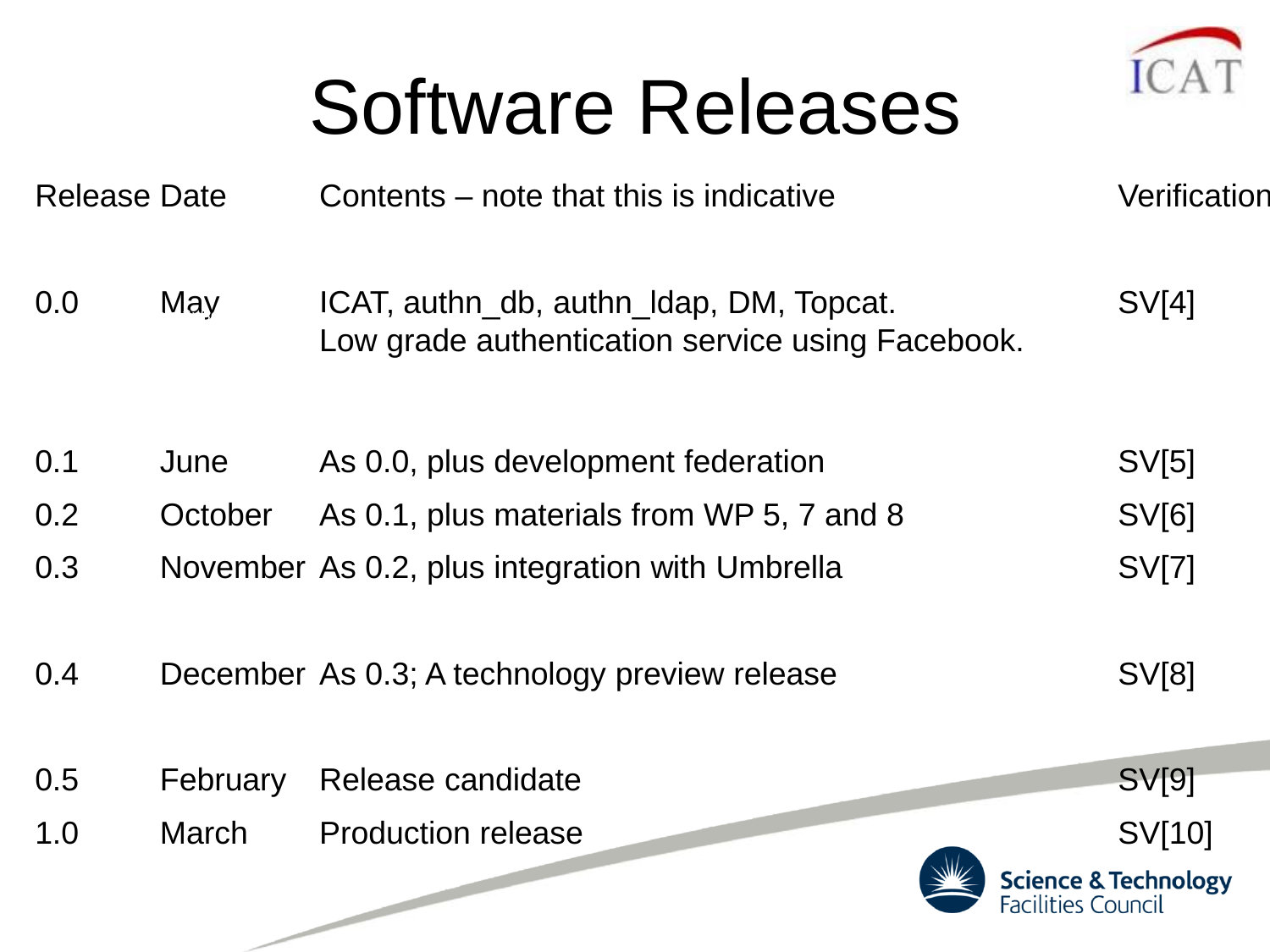# What is Service Verification?<sup>IC</sup>

#### **The following was the plan proposed in June 2012 in Trieste:**

- I propose a series of service verifications using Icat;
- The purpose is to discover requirements for lcat 4.3;
- I propose to coordinate this work;
- Several institutions participate, each provides one person day per month;
- We have one service verification per month;
- Each institution offers an Icat catalogue which may be remotely located;
- Each institution has its own Icat:
- Each institution verifies that it can find everyone else's Ipcat;
- We start off with something very simple;
- We make it more ambitious each month;
- We stop when everything is working;
- We have two telephone conferences of less than one hour per month;
- Institutions can join or leave the work;
- Very limited testing of this has revealed difficulties with firewalls;
- We have a core of five participating institutes: ISIS, DLS, Elettra, ESRF, ILL;
- We add the others when they are ready: Desy, Alba, HZB, Jcns, PSI, Soleil, LLB, Max;
- We invite our associates to participate: ANS, SNS;
- We want to have all institutes involved by March 2013.

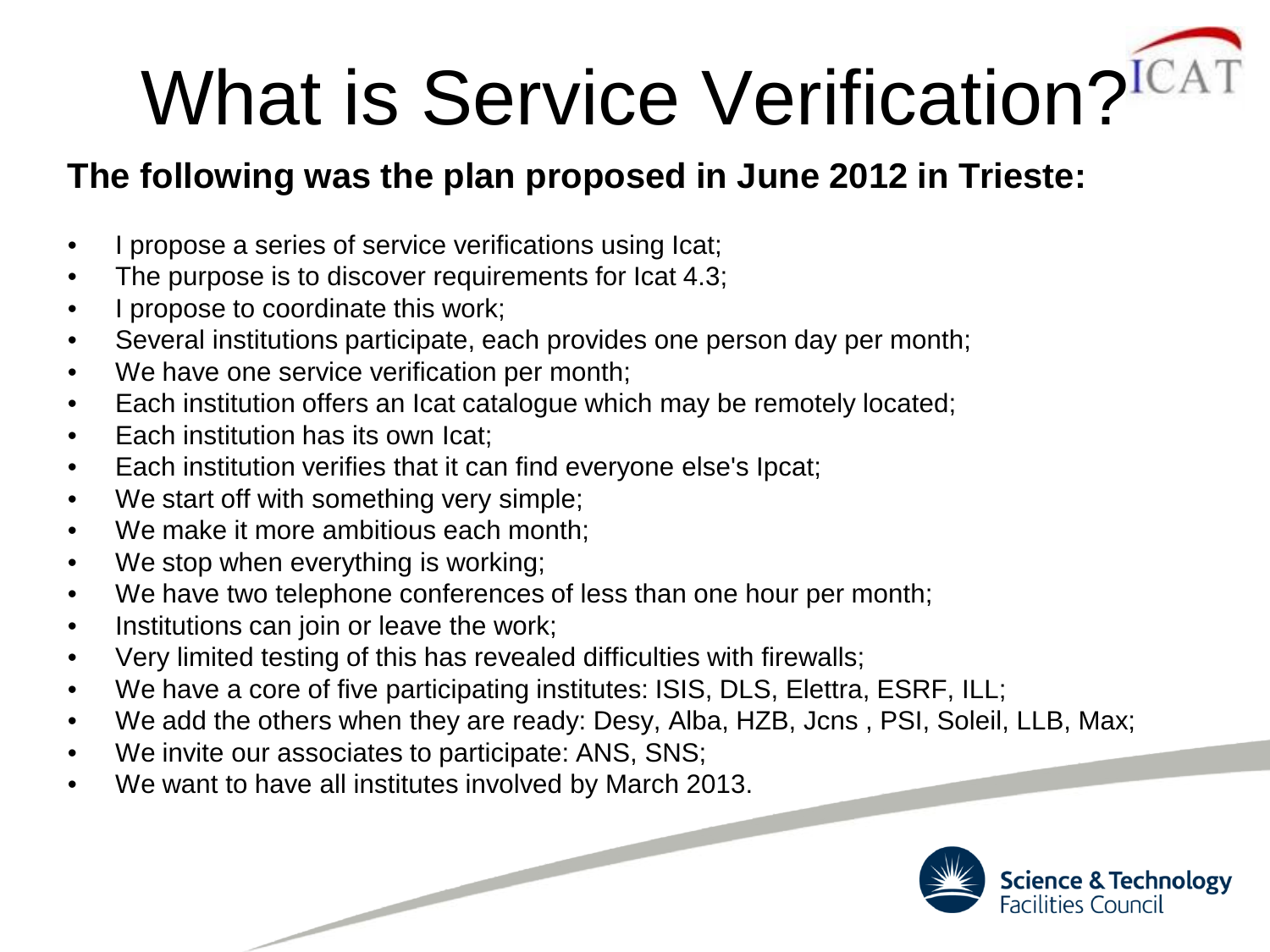#### **Schedule of service verification**

 $\overline{\phantom{0}}$ 



| <b>SV</b>      | Date         | Major topics – note that this is indicative and requires refinement                                                      |
|----------------|--------------|--------------------------------------------------------------------------------------------------------------------------|
| 4              | 10 May       | Use of the bigy federation to verify the download manager.<br>Use of the bigy authentication service.                    |
| 5              | 21 June      | Initial test of the development federation.<br>Verification of a download service.<br>Verification of an ingest service. |
| 6              | October      | Initial test of the production service.<br>Integration of materials from WP 5, 6, 7, 8.                                  |
| $\overline{7}$ | November     | Verification of the Umbrella authentication service.<br>Integration of materials from WP 5, 6, 7, 8.                     |
| 8              | December     | Verification of the production service.                                                                                  |
| 9              | February     | To be defined.                                                                                                           |
| 10             | <b>March</b> | To be defined.                                                                                                           |

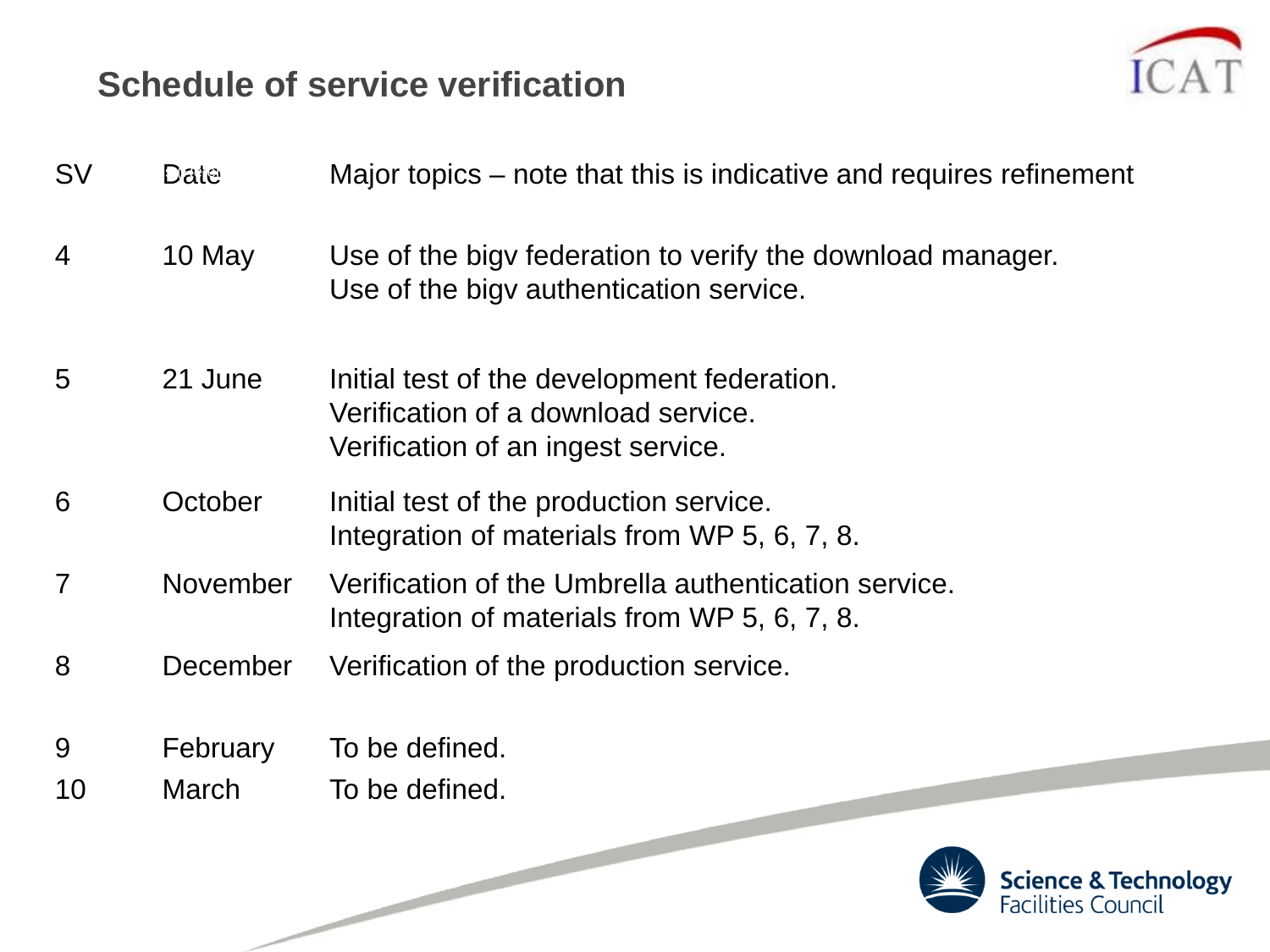

# What did we learn?

#### **≻ Servers:**

- should use standard ports, that is https:443;
- should use certificates from a recognized certificate authority;
- should authenticate login requests using their site preferred authentication mechanism.

#### Clients:

• should connect from a location representative of a user of the ICAT.

#### $\triangleright$  Firewalls:

- Are very variable in their rules;
- Some sites negotiate
- Some sites are not negotiable

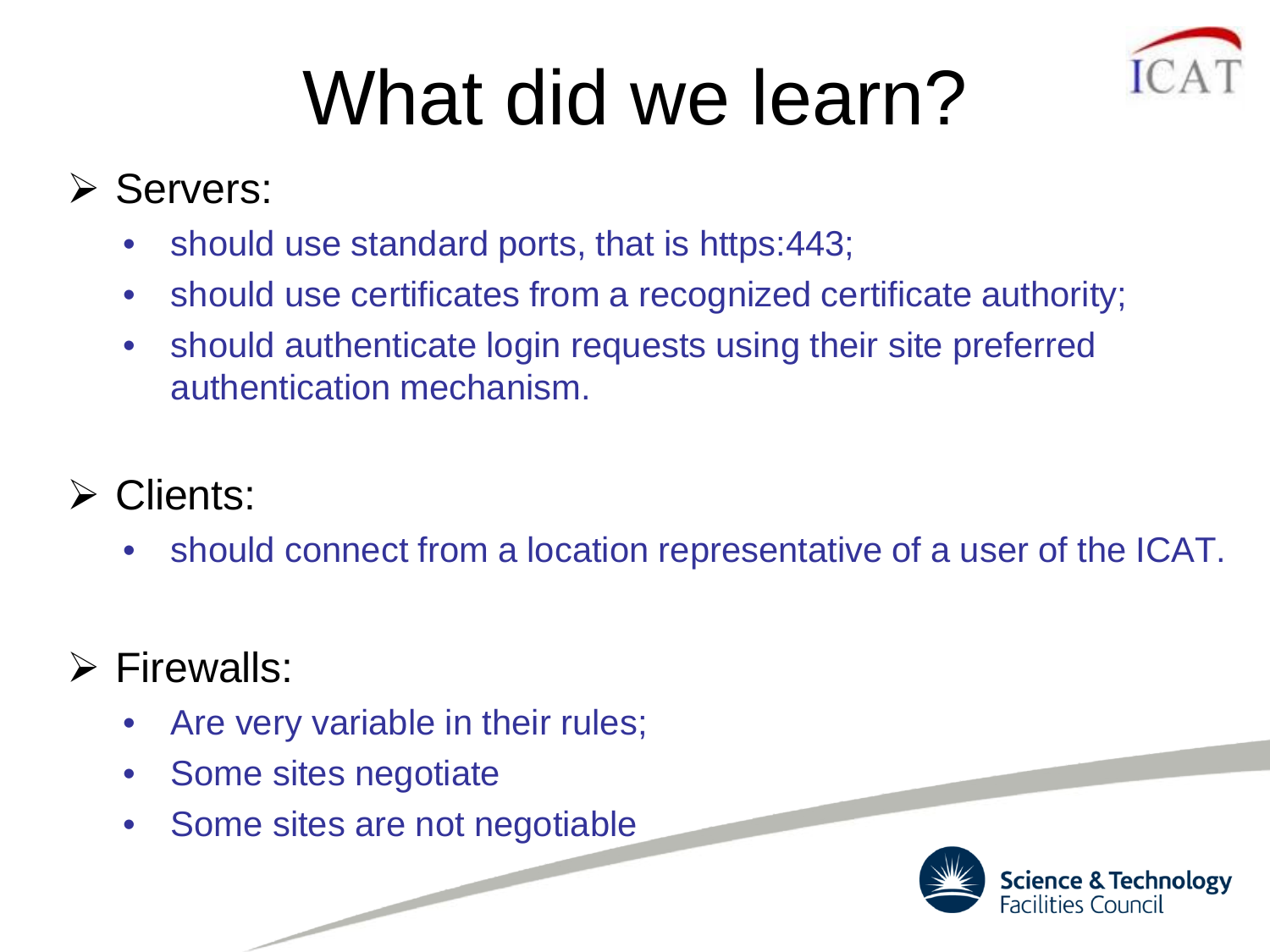

# Service Verification [5] – J

| <b>Client</b>          | <b>Destination</b> |  |  |      |  |  |              |  |
|------------------------|--------------------|--|--|------|--|--|--------------|--|
| Alba - Spain           |                    |  |  |      |  |  |              |  |
| <b>DESY-Germany</b>    |                    |  |  |      |  |  |              |  |
| $DIS - UK$             |                    |  |  |      |  |  |              |  |
| Elettra - Italy        |                    |  |  |      |  |  |              |  |
| <b>ESRF - France</b>   |                    |  |  | $-1$ |  |  |              |  |
| HZB-Germany            |                    |  |  |      |  |  |              |  |
| ILL-France             |                    |  |  |      |  |  |              |  |
| $ISIS - UK$            |                    |  |  |      |  |  |              |  |
| <b>JCNS - Germany</b>  |                    |  |  |      |  |  |              |  |
| LLB - France           |                    |  |  |      |  |  |              |  |
| MAX - Sweden           |                    |  |  |      |  |  |              |  |
| <b>PSI-Switzerland</b> |                    |  |  |      |  |  |              |  |
| Soleil - France        |                    |  |  |      |  |  | $\mathbf{1}$ |  |
| STFC – UK              |                    |  |  |      |  |  |              |  |

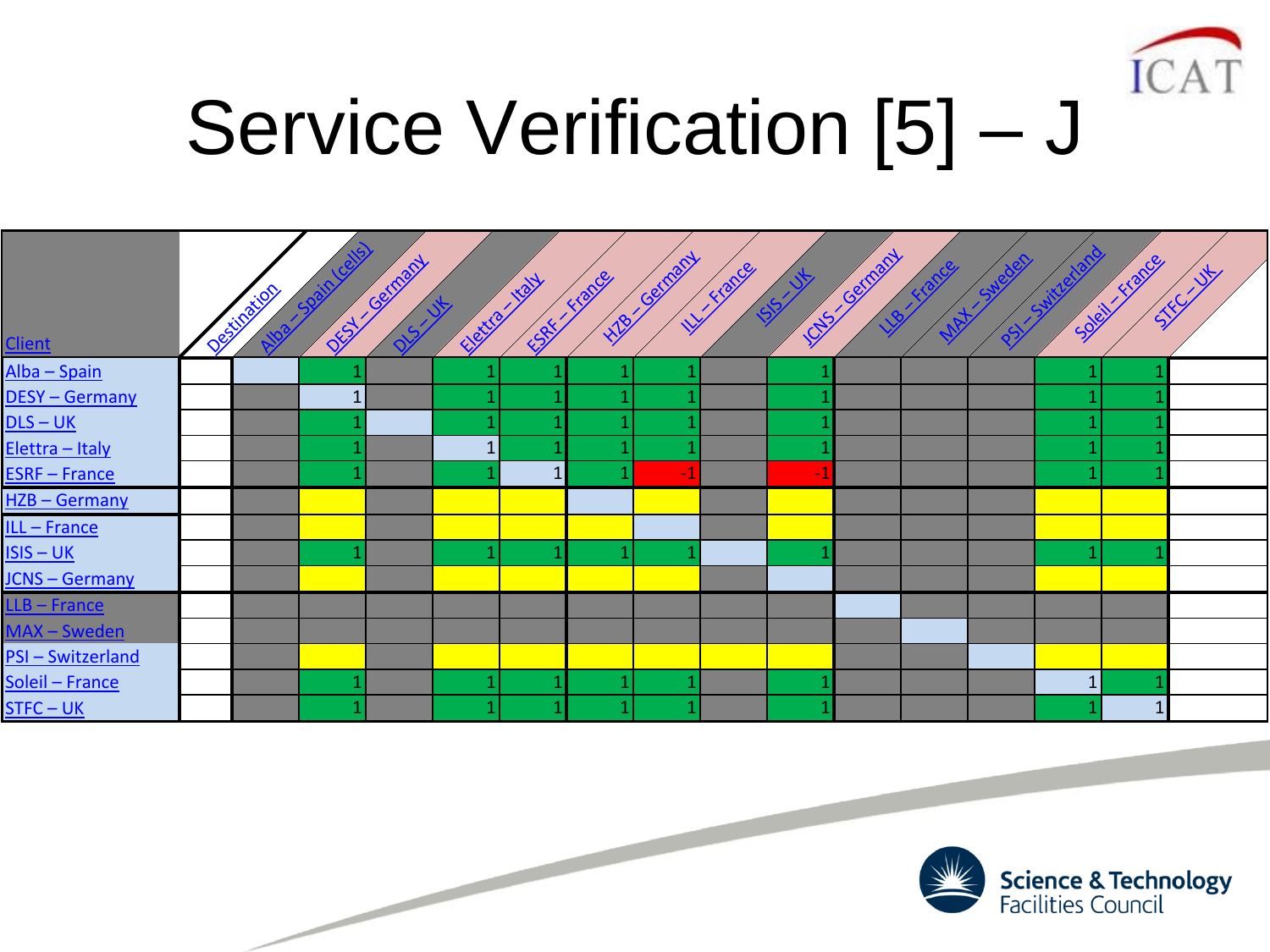

# Service Verification [5] - P

| <b>Client</b>          | <b>Desimination</b> |              |  |        |  |  |  |              |              |  |
|------------------------|---------------------|--------------|--|--------|--|--|--|--------------|--------------|--|
| Alba - Spain           |                     |              |  |        |  |  |  |              |              |  |
| DESY - Germany         |                     | $\mathbf{1}$ |  |        |  |  |  |              |              |  |
| $DLS - UK$             |                     |              |  |        |  |  |  |              |              |  |
| Elettra - Italy        |                     |              |  |        |  |  |  |              |              |  |
| <b>ESRF - France</b>   |                     |              |  |        |  |  |  | Q            |              |  |
| HZB-Germany            |                     |              |  |        |  |  |  |              |              |  |
| ILL - France           |                     |              |  | -1     |  |  |  |              |              |  |
| ISIS – UK              |                     |              |  |        |  |  |  | $-1$         | -1           |  |
| <b>JCNS - Germany</b>  |                     |              |  |        |  |  |  |              |              |  |
| LLB-France             |                     |              |  |        |  |  |  |              |              |  |
| MAX-Sweden             |                     |              |  |        |  |  |  |              |              |  |
| <b>PSI-Switzerland</b> |                     |              |  |        |  |  |  |              |              |  |
| Soleil - France        |                     |              |  |        |  |  |  | $\mathbf{1}$ |              |  |
| STFC – UK              |                     |              |  | $\sim$ |  |  |  |              | $\mathbf{1}$ |  |

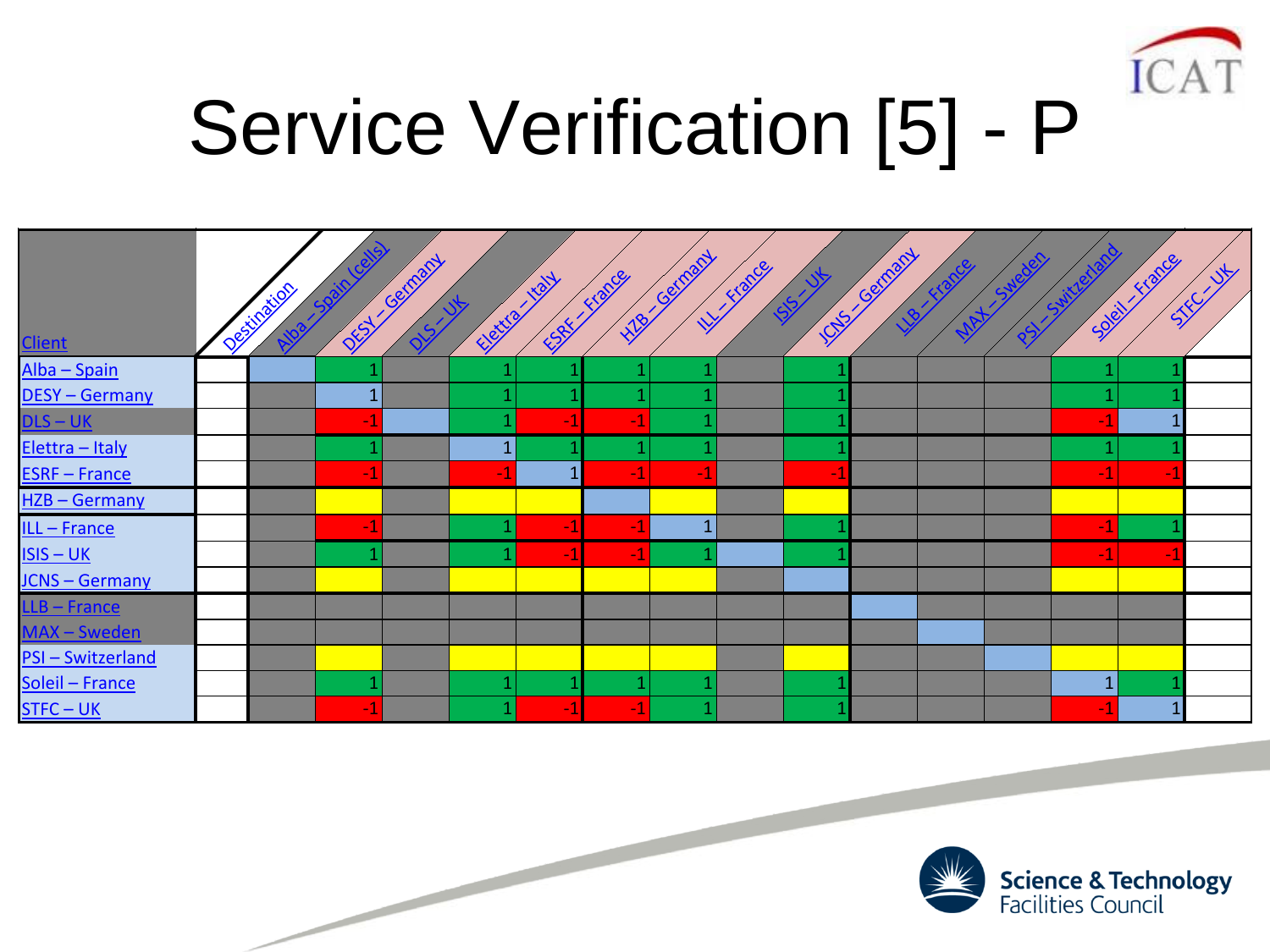

### Value of an ICAT

Service verification address only addresses infrastructure

The value of the ICAT is determined by:

- How is it deployed?
- Can I trust it?
- Can it trust me?
- What content is available?

For each ICAT, I have given each ICAT a score of 0-3 for each criterion;

The scores are combined to form a score for the value of the ICAT.

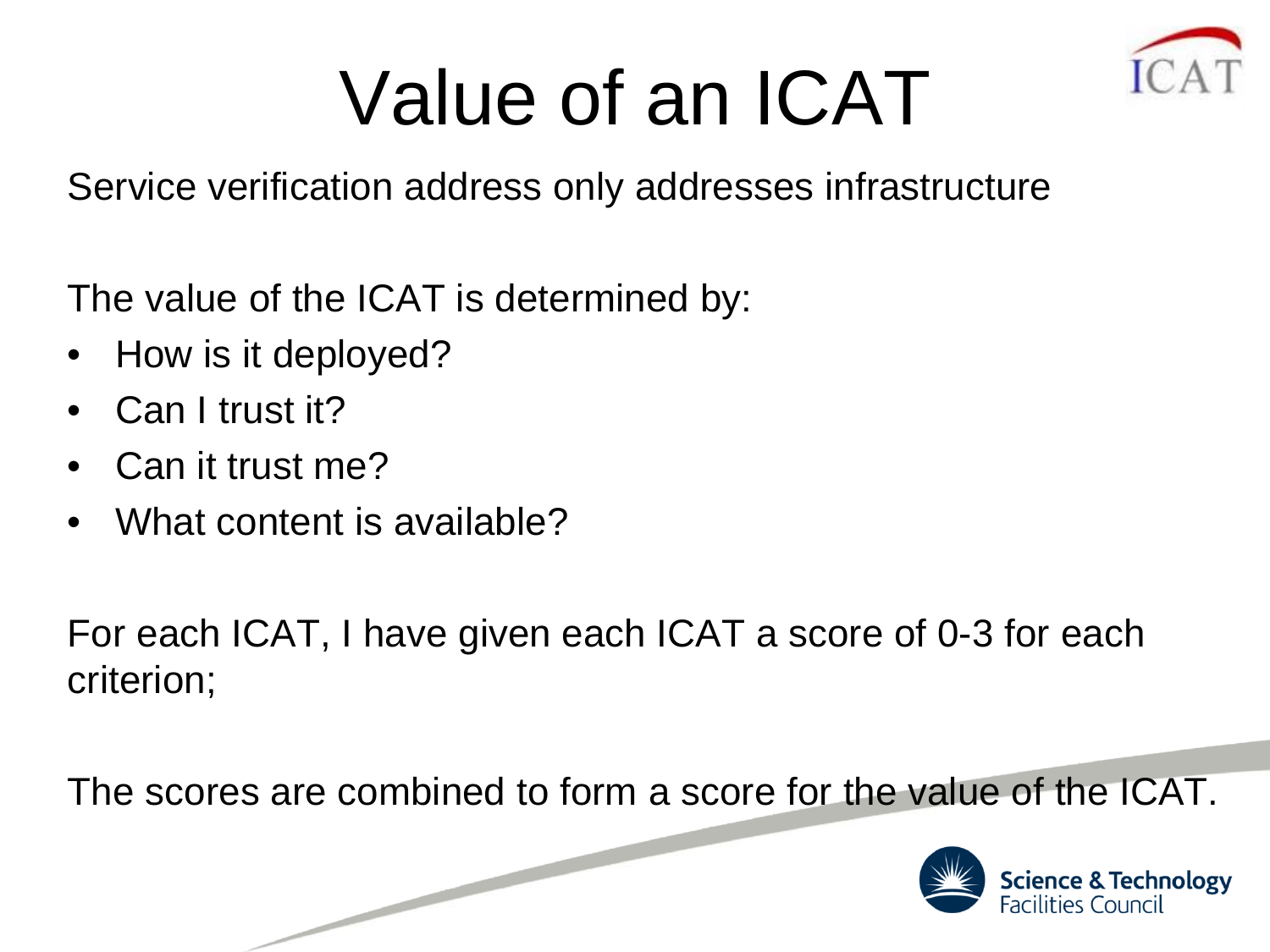## Value of the ICATs in SV[4]

| Client          |       | Value Deployment Certificate |        |                                       | Content Authentication | Date    |     |                | Unknown Production Development | None |
|-----------------|-------|------------------------------|--------|---------------------------------------|------------------------|---------|-----|----------------|--------------------------------|------|
| Alba-Spain      | 32%   |                              |        |                                       |                        | June    |     |                | Yes                            |      |
| DESY-Germany    | 16%   |                              |        |                                       |                        | October |     |                | Yes                            |      |
| $DIS – UK$      | 91%   |                              | 3      |                                       |                        | October |     | Yes            |                                |      |
| Elettra-Italy   | 0%    |                              |        |                                       |                        | June    |     |                | Yes                            |      |
| ESRF-France     | 82%   |                              | 3      |                                       |                        | June    |     |                | Yes                            |      |
| HZB-Germany     |       |                              |        |                                       |                        |         | Yes |                |                                |      |
| ILL-France      | 91%   |                              | 3      |                                       |                        | June    |     |                | Yes                            |      |
| $ISIS - UK$     | 100%  |                              |        |                                       |                        | October |     | Yes            |                                |      |
| JCNS-Germany    | 0%    |                              |        |                                       |                        | October |     |                | Yes                            |      |
| LLB-France      |       |                              |        |                                       |                        |         |     |                |                                | Yes  |
| MAX-Sweden      |       |                              |        |                                       |                        |         | Yes |                |                                |      |
| PSI-Switzerland |       |                              |        |                                       |                        |         | Yes |                |                                |      |
| Soleil-France   | 25%   |                              |        |                                       |                        | June    |     |                | Yes                            |      |
| Count           |       | 9                            | 9      | 9                                     | ٩                      | 9       | 3   | $\overline{2}$ | 7                              | 1    |
|                 |       | 69%                          | 69%    | 69%                                   | 69%                    | 69%     | 23% | 15%            | 54%                            | 8%   |
|                 | score |                              |        | Deployment characteristics            |                        |         |     |                | <b>Federation intentions</b>   |      |
|                 |       | none                         | none   | none                                  | None                   |         |     |                |                                |      |
|                 |       |                              |        | other self-signed service-verfication | authn_db               |         |     |                |                                |      |
|                 |       | http:80                      |        | local representative-data             | institutional          |         |     |                |                                |      |
|                 | 31    | https:443                    | global | institutional                         | umbrella               |         |     |                |                                |      |

 $\overline{\phantom{0}}$ 

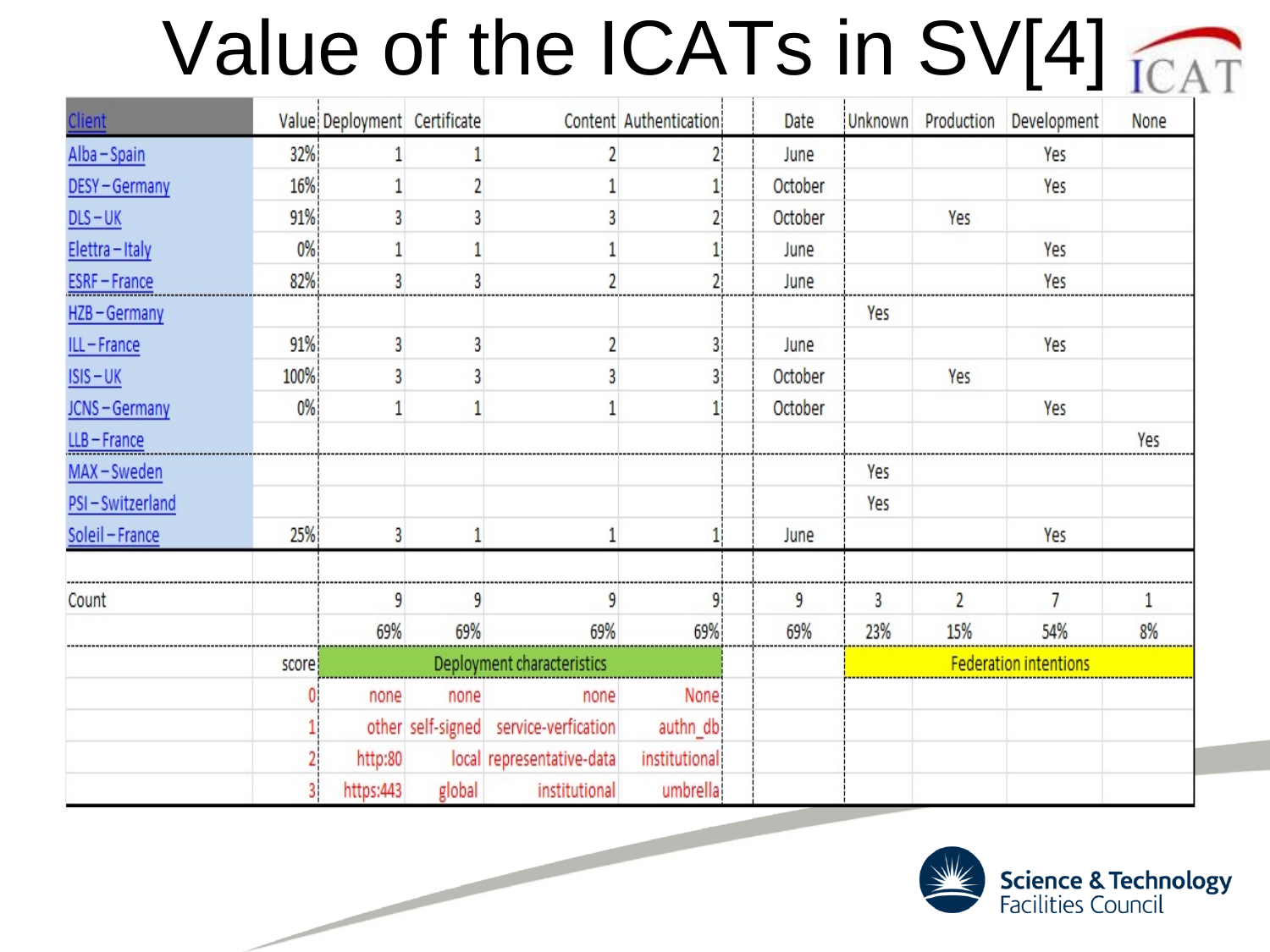### What does the RM need ?



Science & Technology lities Council

For each of the leaders of work packages 3-8:

- What do they want to have tested?
- How are they going to make the materials available?
- When will the materials be available?
- How many rounds of testing do they require?
- How much resource can they commit to this work?
- Who is the principal contact?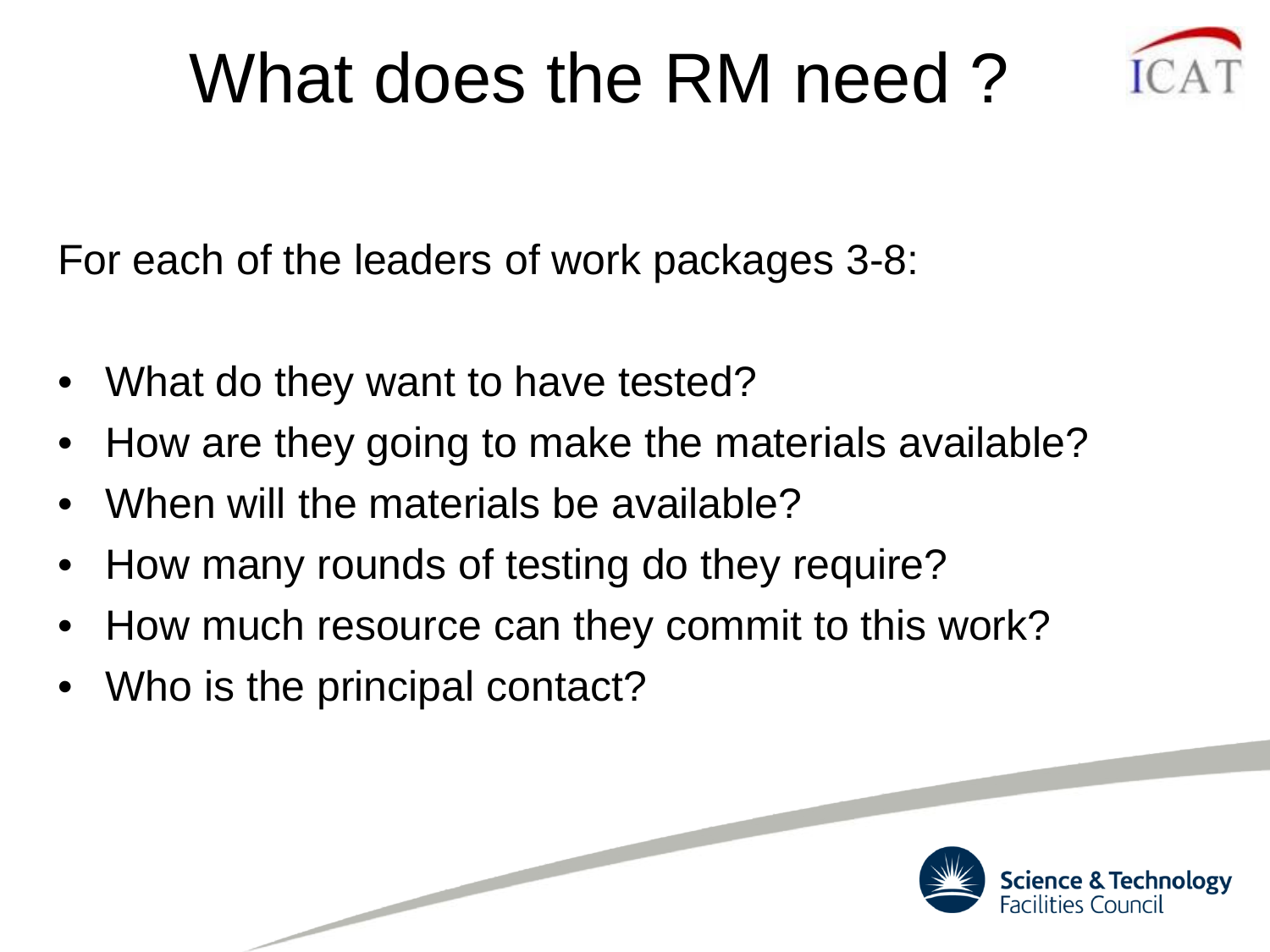#### **Release Coordination – Summary – 1**



#### **Where the work of Pandata is integrated**

**Please provide SMART things for verification**

- **S - specific - be very specific about what has to be tested**
- **M - measurable - we know if we have done it**
- **A - achievable - it is possible with the available resources**
- **R - relevant - it is part of Pandata**
- **T - time bound - we can do it and move on**

**For example, the European Affiliation Database**

- **S - a jar file containing an easy to use java application**
- **M - each partner can see it is working**
- **A - the installation requirements are very simple**
- **R - it is part of the work of Pandata, and nothing else**
- **T - we did a test in SV[5]. We will do another test in a later SV**

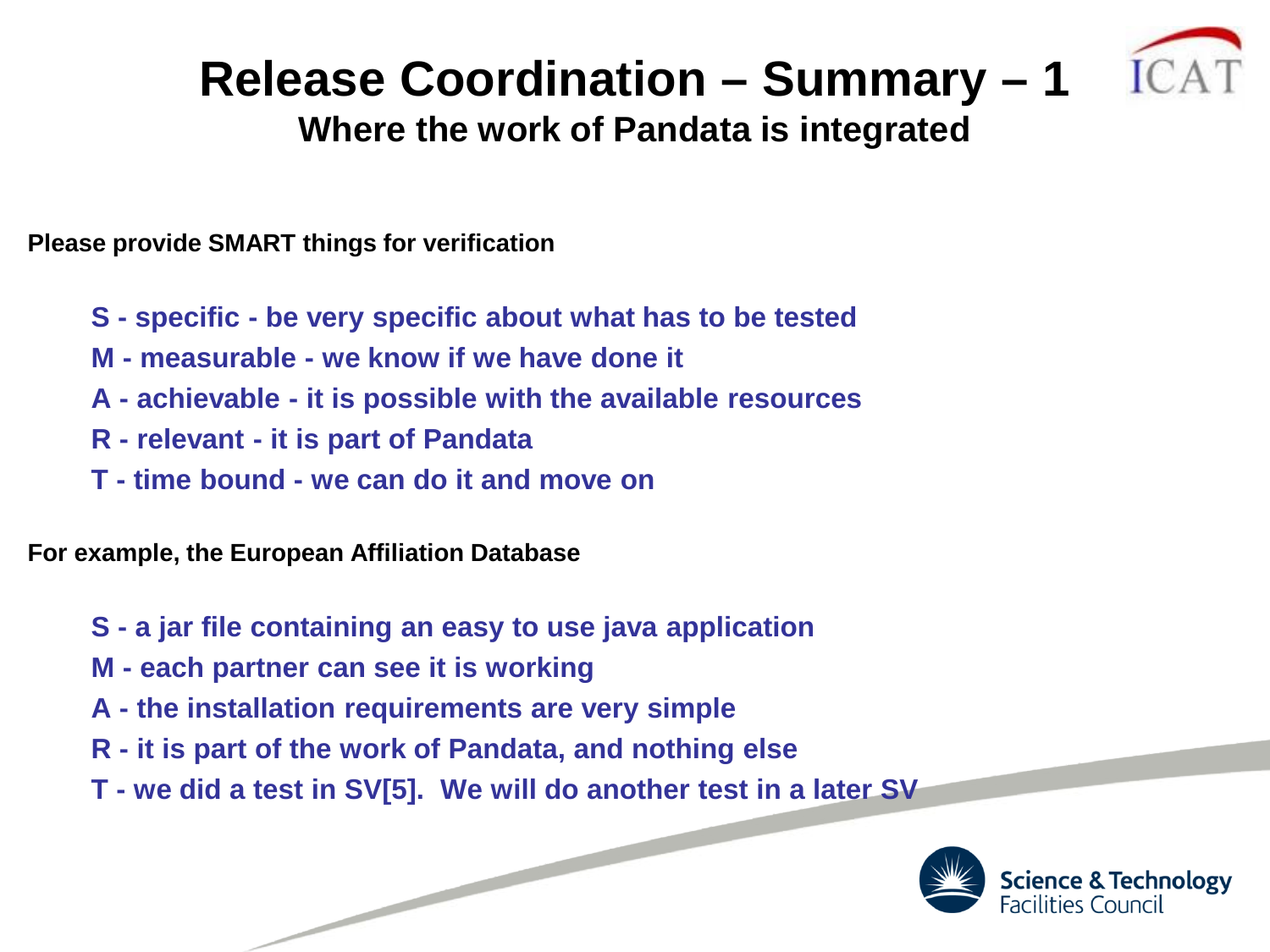

#### **Release Coordination – Summary - 2**

**Please provide SMART things for verification**

- **S - specific - be very specific about what has to be tested**
- **M - measurable - we know if we have done it**
- **A - achievable - it is possible with the available resources**
- **R - relevant - it is part of Pandata**
- **T - time bound - we can do it and move on**

**For example, Umbrella**

- **S - what has to be tested?**
- **M - can each partner do it, and will he know it has been done**
- **A - is it easy to deploy and integrate the services**
- **R - is it relevant to Pandata**
- **T - can we do it as a series of steps in several SV**

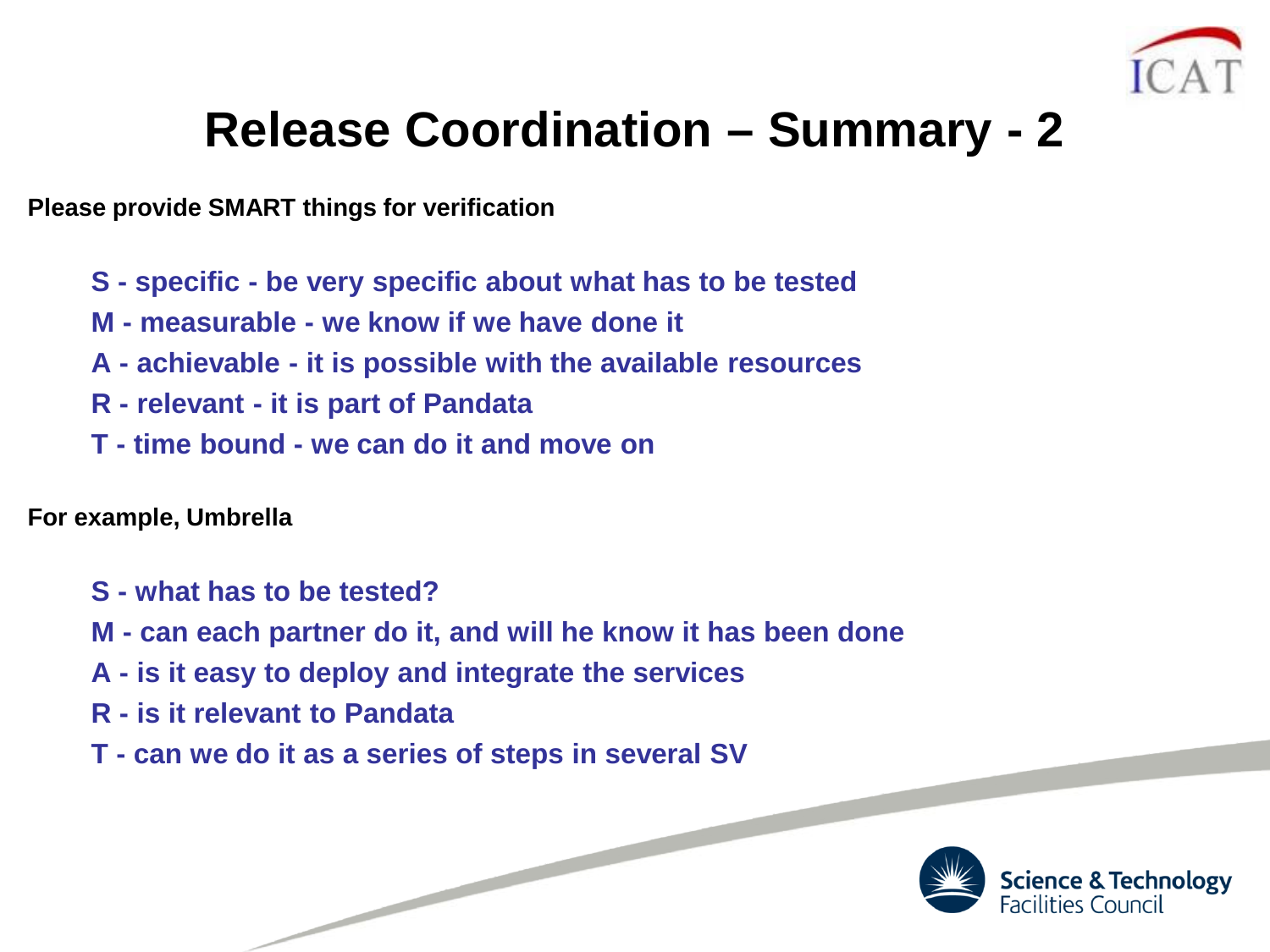



### **Discussion**

- What do you think?
- What can you commit?

<http://www.icatproject.org/> <http://code.google.com/p/icatproject/>